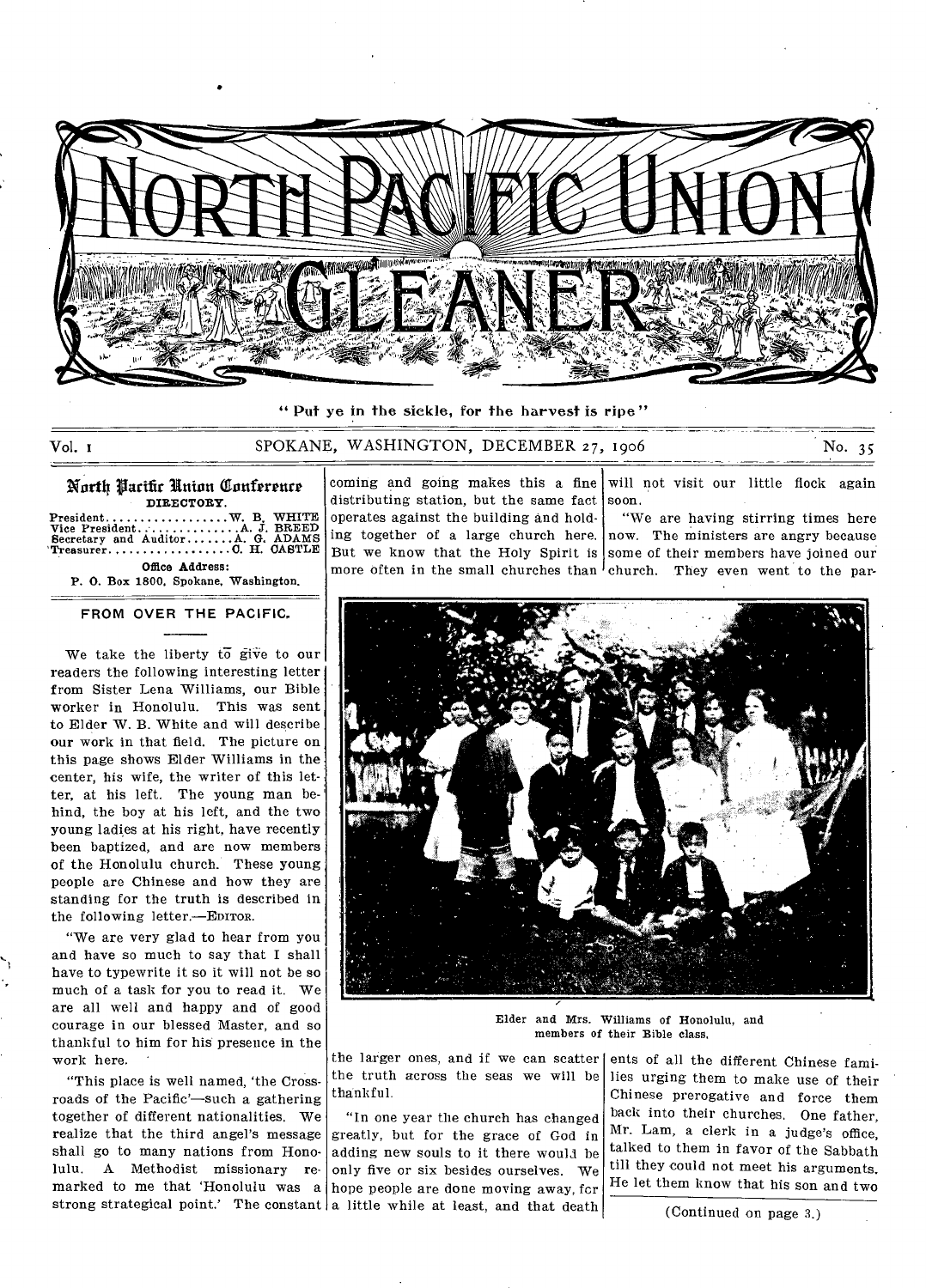# NORTH PACIFIC UNION GLEANER

#### Nortfl Parifir Union Gfrantr PUBLISHED WEEKLY BY THE

NORTH PACIFIC UNION CONFERENCE OF SEVENTH-DAY ADVENTISTS.

Office: 221-222 Temple Court, Spokane, Wash.

Subscription price, 50c a year.

EDITOR - . . A. G. ADAMS

Editorial Committee:<br>W. B. White F. M. Burg M. E. Cady W. B. White F. M. Burg M. E. Cady A. J. Breed

Entered as second-class matter August 8, 1906, at the postoffice at Spokane, Washing-ton, under the Act of Congress of March 3, 1879.

### **• A TRIP THROUGH SOUTHEASTERN ALASKA.**

On the 10th day of October I left Ketchikan for a visit to the various towns in Southeastern Alaska. My first stop was at Juneau. Here we have a faithful sister who came out into the light of Sabbath truth four years ago under our labors at this place.

We also have many kind friends here who gladly received me into their homes. Urgent requests on every hand were extended to come and stop with them any or all the time of my stay there.

A' lady with whom I was taking dinner, and who at one time was nearly persuaded to accept the message, remarked: "One thing, Mr. Dart, we must all acknowledge—that the things you preached to us when you were here are rapidly being fulfilled before our eyes."

A prominent business man said to me: "I am disappointed that you are not going to hold meetings." Another said: "I wish that you were going to stay here; I will guarantee you a full house every night. There are men here who went regularly to your meet. ings who had not been to church for five years, and haven't been since yoll left." This man was deacon in the Episcopal church when we were at Juneau. He said that he did not go to church any more; that it was the same thing over and over again.

There is another Sabbath-keeper at this place who keeps a boarding house. She accepted the truth at Washington, D. C., some years ago. I talked with her about loyalty in the payment of

solemn obligation. After correcting some erroneous ideas that she entertained on tithing, she seemed quite impressed with the fact that she had been remiss in this important matter. Just before leaving she placed five dollars in my hands as a free-will offering, with the statement that more would follow.

A young girl of fourteen or fifteen whom the sisters at Juneau have been instructing, is also keeping the Sabbath, and seems quite intelligent in the message. She desired baptism if her mother was willing, and if not she preferred to wait a year or two longer and then be baptized any way. I called on her parents and was kindly received. I talked with the mother with reference to her daughter being baptized, and found her quite reasonable on the subject, but requested that she wait a couple of years and if she then was of the same opinion she would have no objections whatever. I had Bible study and prayer with her and think that she, too, is of the opinion that we have the truth.

Another girl of twelve years was asked by the Presbyterian minister if she did not want to join the church. She replied that she did, and was asked what church. She said the Seventh-day Adventist church if there was one here. The minister replied that that was a good church. I called on this girl and found her to be very bright and she seemed firm in her convictions. Her mother is favorable to us and expressed herself as being very desirous that I soon come to Juneau and hold meetings.

At Douglas, just across the channel from Juneau, we have two faithful sisters. One of these has lived there some seven years and is doing what she can to spread the truth to her neighbors. She takes in sewing and last June earned \$75 in this way. She is faithful in tithing, and when I left handed me \$13.15. Her husband intellectually assents to the truth and does not oppose her in any way.

While there I met the other sister for the first time. Her husband is not a believer.

I left Juneau, bound for Skagway, October 15. The distance between these points is only about 125 miles, Education is a better safeguard of tithes and offerings, and found that but the change is quite marked. The liberty than a standing army.—Edward she had grown quite indifferent to this abrupt ascent of the mountains from Everett.

the water's edge, the keen air, the snow-capped peaks, was a forcible reminder that fur coats and caps would soon be in order in these parts.

At one time we had a company of Sabbath-keepers at Skagway meeting each Sabbath for study of the Sabbathschool lesson. This company I found broken up, though four of the number are still there. Two of them have never been in full harmony with the message, but still claim to keep the Sabbath. The other two, while not doing as well as might be done, are striving for the best, and received me with much joy and studied the word with evident susceptibility to the Spirit's influence. They both are in adverse circumstances, one, a sister, being the only one in the family keeping the Sabbath. The other, an old man, blind in one eye and losing the sight of the other, dependent upon his labor for support. I trust that my efforts to get these two to meet for regular Sabbath study will not prove in vain. When I left the sister handed me \$5.00 freewill 'offering. The brother, \$7.50. My work with these dear souls was pleasant' and profitable. They are being tested and tried. Remember them in your prayers.

> A. M. DART. (To be continued.)

#### **OBITUARY.**

FERGUSON—Died Nov. 25, 1906, at the home of his parents, in Bridgeport, Wash., Curtis Clyde, 14-year-old son of John and Carrie Ferguson. He embraced the third angel's message and was baptized July, 1903. He was an earnest Christian and longed for the time when he could attend college and prepare to work for the Master.

He was accidentally struck on the head while helping move a building, and only lived three hours. Funeral services were conducted by Elder C. E. Ford.

> W. R. WRIGHT, Lakeside, Wash.

The chains of habit are generally too small to be felt till they are too strong to be broken.—Johnson.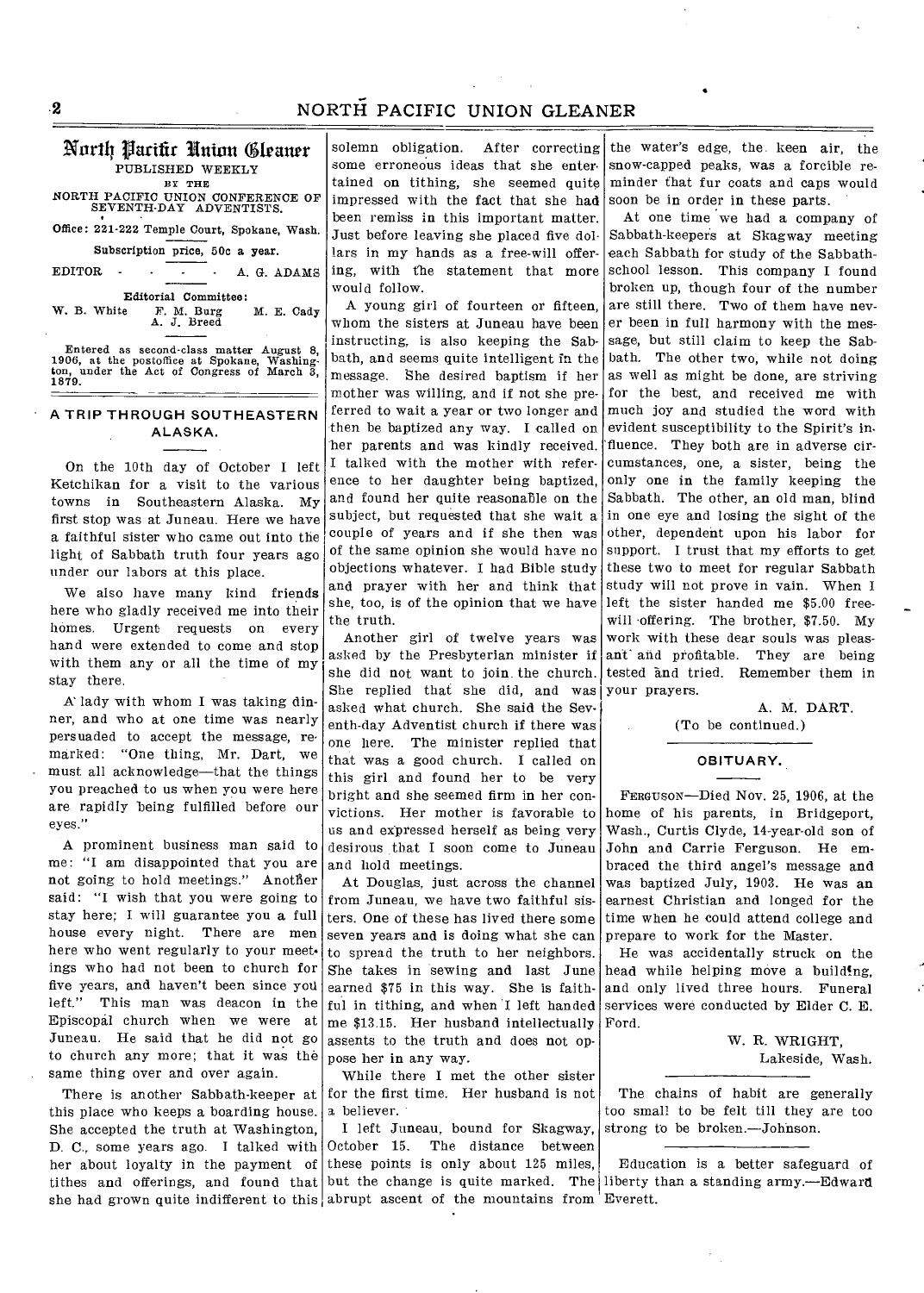## NORTH PACIFIC UNION GLEANER **3**

### **FROM OVER THE PACIFIC.**

#### (Continued from Page 1.)

daughters were old enough to decide for themselves and that he should not interfere with their religion. Then they urged him to at least forbid his wife coming to our church, but he would not do that. She is studying English with me and preparing herself to come to church as soon as she can understand what is said. • She has been keeping the Sabbath for three or four months, and we think she is quite firm in, the truth. She is a very nice woman.

"The public schools close at 2 P. M., then the Chinese attend their own schools. Mr. Lam's children were attending the church-school of the church of which he is still a member. The ministers were so angry after their failure in getting Mr. Lam to coerce his family into church that they promptly expelled his son from school and told him it was because he had joined our church. We expect others to be cast out. Now Mr. Lam is angry with them.

"They called on Mrs. Ho, a very sweet woman. She has two daughters in our church. She stood boldly for the Sabbath and did not encourage them at all. Mrs. Ching did not give them any encouragement for her son. She has laid off her ear-rings and has been keeping the Sabbath for two or three months. They went again and called Ella Ho out into the street so as to talk with her alone. She was frightened, but told them that if the Bible said keep Sunday to show it to her and let her read it for herself. For some (known) reason they didn't give her the text, but seemed a little mixed and told her at last that she ought to keep two days—the seventh and Sunday too. She laughed at that.

"One young lady has just asked for baptism. She has only been attending church and taking readings about two months, so we would prefer waiting a while, but sbe is very bright and understands quite well; and also realizes that we are a very unpopular church, and that we expect, and now have, persecution. She has obtained her father's consent and is in a hurry to

duce him to change his mind and oppose her baptism. Her teacher at the public school asked her if she was 'one of those crazy Jew girls?' *She* said no, but that she kept the seventh day because God commanded it. The teacher has been very unkind to her since and makes it very hard for her in school.

"Ministers, missionaries and public school teachers are all very active against our work. So far our young people stand firm and their parents encourage them. Two of their mothers are keeping the Sabbath and we look for more to do so later.

"I have nine Bible readers and two more Chinese women to whom I teach English so that they can understand and come to church later. Of the eleven, six are keeping the Sabbath. Four have united with the church and two more expect to soon. I study with one white woman, one Portuguese, one Hawaiian, and the rest are Chinese. One of our Chinese girls recently gave up the young man she was engaged to marry because he insisted that she should wear ear-rings. Ear-rings are as dear to the Chinese woman as the wedding ring is to our English sister. One of my readers is just waiting for grace enough to lay aside her earrings. Our young girls have set a noble example in putting off their earrings and finger-rings. They have been laughed at and called crazy by their associates. God is working wonderfully in the hearts of these young people. They are maintaining a high standard and continually search the Bible to know and do His will. They have been true witnesses for God as they have met and talked with those who have sought to overthrow them in the faith.

"The work has been carried on here for twenty years, so, as Prof. Colcord said, 'It is all burnt-over ground.' That is why we meet so much opposition, and the work goes so slowly. So much effort seems to bear no fruit, but we know that the warning must be given even to those who will not accept it as a saving message.

be baptized for the ministers may in- commence building. Then it ought to more companion papers: "The Model "Last night at the young people's meeting they were inquiring about building the church, and as it is now

be well under way before the rainy season commences. We do need it so much, and we need it now. People that paid in their money several months ago are asking when we are going to commence, and it is keeping us in rather an embarrassing position. Then the soliciting that we do ought to be done before the people spend all their money for Christmas gifts, but we cannot ask outsiders for money when we are not sure we are going to build a church. We have already learned what our members will do; if the conference will give us \$500 or \$600 we will build, if not we will be compelled to wait until the Lord opens some other way. We meet in our old tent, and it leaked on us last Sabbath. It will be uninhabitable when our rainy season commences. We pray all the time that the Lord may open the way for us to have a little church building. And we are hoping that the North Pacific Union Conference committee will see fit to help the Lord answer our prayers, and real soon, too, for our need is urgent, more so than we can express.

"MRS. LENA E. WILLIAMS."

### **SABBATH-SCHOOL CONVENTION AT COLLEGE PLACE.**

On December 1st an interesting convention program was enjoyed by the College Place Sabbath-school and visitors from the Walla Walla and Milton schools. Both forenoon and afternoon appointments gave way to these exercises, which followed in the main the outline in the November number of the "Worker."

getting a little cooler, it is time that which was certainly replete with helpthe matter was decided and that we ful suggestions. There followed two After song and recitation of memory verses by the children, the morning session opened with the companion papers, "How Parents May Co-operate with Teachers," and "How Teachers Map Help Parents." The points particularly noticed in the first paper were: how parents may aid in regularity of attendance, in preparation of the lesson, in providing lesson helps, and in proper discipline. The points dwelt upon in the second were: the example of the teacher, and the teacher's interest in the pupil. A talk was given on "How to Use Illustrations,"